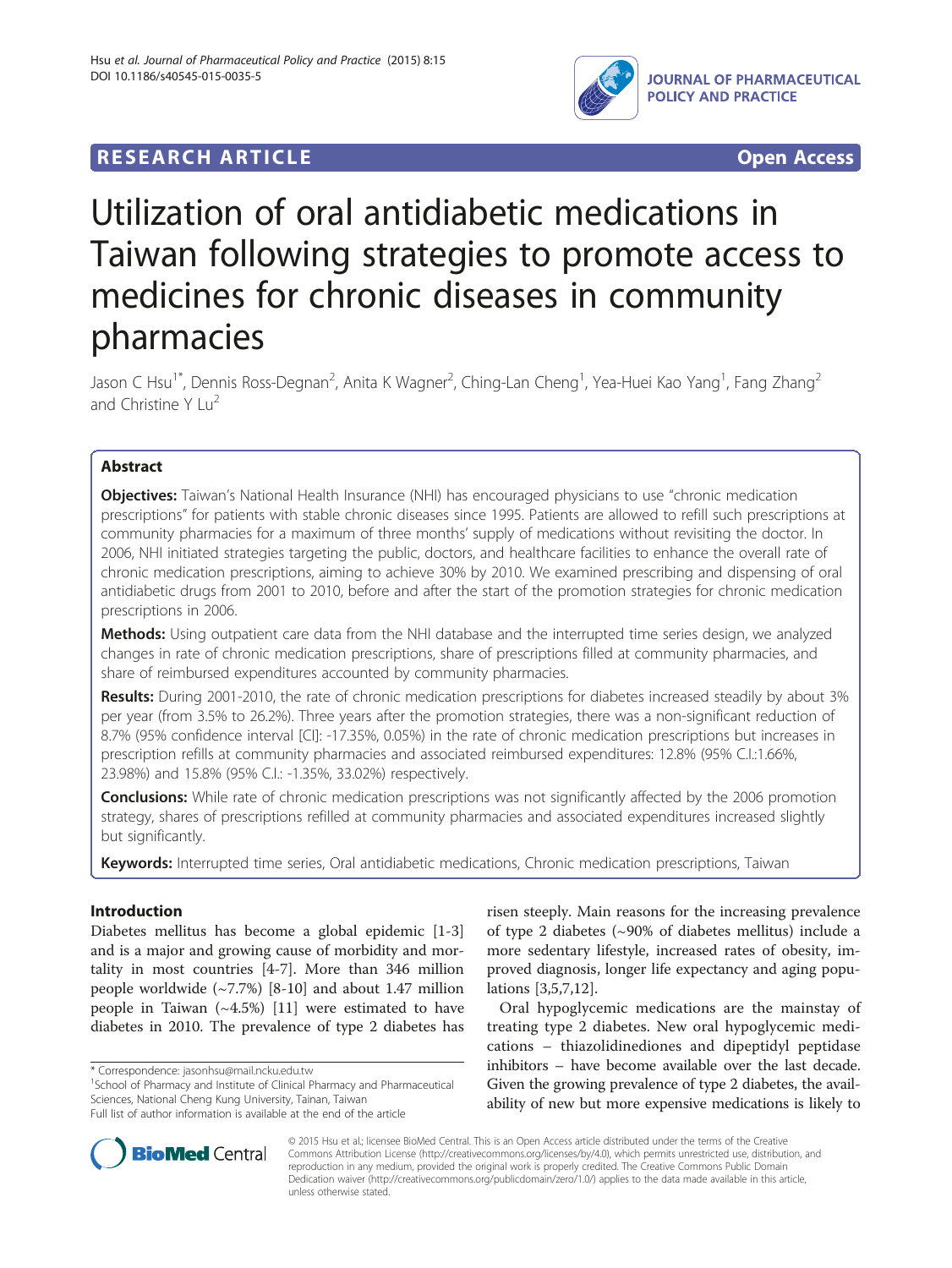increase the overall costs of oral antidiabetic treatment [[5](#page-8-0)] and the economic burden for public and private health care payers [[6,13](#page-8-0)].

Understanding prescribing patterns can inform the development of interventions to promote appropriate use of medicines. Studies have reported the utilization of antidiabetic medications over time in the US [\[14,15\]](#page-8-0), the UK [\[5,7,16](#page-8-0)], Italy [[3\]](#page-7-0), Germany [\[6,17](#page-8-0)], France [[2](#page-7-0)], and Hungary [\[18\]](#page-8-0). In Taiwan, Chiang et al. [\[19\]](#page-8-0) reported prescribing patterns of oral antidiabetic drugs from 1997 to 2003. However, no studies have reported recent trends in utilization of oral antidiabetic medications in Taiwan. Further, little is known about health policy impacts on access to oral antidiabetic agents.

Since 1995, Taiwan's National Health Insurance (NHI) has encouraged physicians to use "chronic medication prescriptions" [[20](#page-8-0)] for patients with stable chronic diseases. Special prescription forms can be used to indicate that prescribers allow prescriptions to be refilled once a month for two times for a total of three months' supply of medications instead of a month's supply only [[21\]](#page-8-0). Using such prescriptions, patients can refill their prescription at insurance-contracted community pharmacies of their choice without revisiting a doctor's office [[21\]](#page-8-0). Community pharmacies contracted with NHI have the following key characteristics: (i) they are financially independent from any hospitals or clinics, but may collaborate with primary-care physicians; [\[22](#page-8-0)] and (ii) they can sell over-the-counter drugs, and dispense prescription drugs for patients presenting prescriptions from any hospitals or clinics (including chronic medication prescriptions) and be reimbursed by NHI (in contrast, hospital pharmacies can only dispense prescriptions from their related hospitals or clinics) [[23\]](#page-8-0). The objectives of the promotion strategies for chronic medication prescriptions are to reduce unnecessary outpatient services and related expenses, including outpatient registration fees, medication copayments, and traveling expenses, and to enhance more convenient access to medicines for treatment of chronic disease for clinically stable patients.

In May 2006 Taiwan's NHI initiated five-year strategies to promote the use of chronic medication prescriptions. The strategies involved efforts to: (1) continuously promote to patients the benefits of using chronic medication prescriptions through patient education; (2) regularly report rates of chronic medication prescriptions by healthcare institutions on the National Health Insurance Administration's website for patients' reference; (3) set the target rates of chronic medication prescriptions by end of 2006 (all healthcare institutions 15%; medical centers 24%; regional hospitals 14%; local hospitals 9%; and clinics 13%); and (4) aim to increase the overall rate of chronic medication prescriptions by 4%

per year for all healthcare institutions and reach an average rate of 30% by 2010 [\[24](#page-8-0)].

The purpose of this study was to examine rates of chronic medication prescriptions and shares of prescription fills and reimbursed expenditures by hospitals vs. community pharmacies from 2001 to 2010, before and after the start of five-year promotion strategies in 2006. Our study focused on oral antidiabetic agents, which are important medications for diabetes, a major chronic illness in Taiwan.

# **Methods**

#### Data sources

This study used claims data from Taiwan's National Health Insurance Research Database (NHIRD). The database includes information from a nationwide, mandatoryenrollment and single-payer healthcare system created in 1995. Nearly all of the Taiwanese population (around 23 million residents) is enrolled and this system contracts with 97% of hospitals and clinics throughout the country [[25](#page-8-0)]. The NHI covers a wide range of prescription medicines, and inpatient and outpatient medical services [[26](#page-8-0)]. We used claims data for outpatient care related to diabetes (International Classification of Diseases, 9<sup>th</sup> edition, code 250.xx) from January 2001 to December 2010 extracted from NHIRD. For each prescription claimed, records actually indicate if the prescription used the "chronic medication prescription form", representing that physicians allowed medications to be refilled at community pharmacies.

### Drugs of interest

Using the Anatomical Therapeutic Chemical classification system of the World Health Organization, we grouped oral hypoglycemic drugs into biguanides, sulfonylureas, alpha glucosidase inhibitors, thiazolidinediones, dipeptidyl peptidase 4 inhibitors, and others (e.g., guar gum, repaglinide, nateglinide). Our analysis focused on the first five classes because they accounted for 86.4%-99.2% of utilization and 93.3%-97.2% of expenditures.

#### Outcome measures

To examine effects of the 2006 promotion strategies, we measured quarterly rates of chronic medication prescriptions for diabetes, defined as annual number of chronic medication prescriptions for diabetes divided by annual number of diabetic outpatient visits. This indicates uptake of chronic medication prescriptions by physicians (physician prescribing behavior). We also calculated the quarterly and yearly shares of all antidiabetic prescriptions refilled at community pharmacies. This is defined as aggregated annual prescription volume in DDDs for diabetes filled at community pharmacies divided by aggregated annual prescription volume in DDDs filled at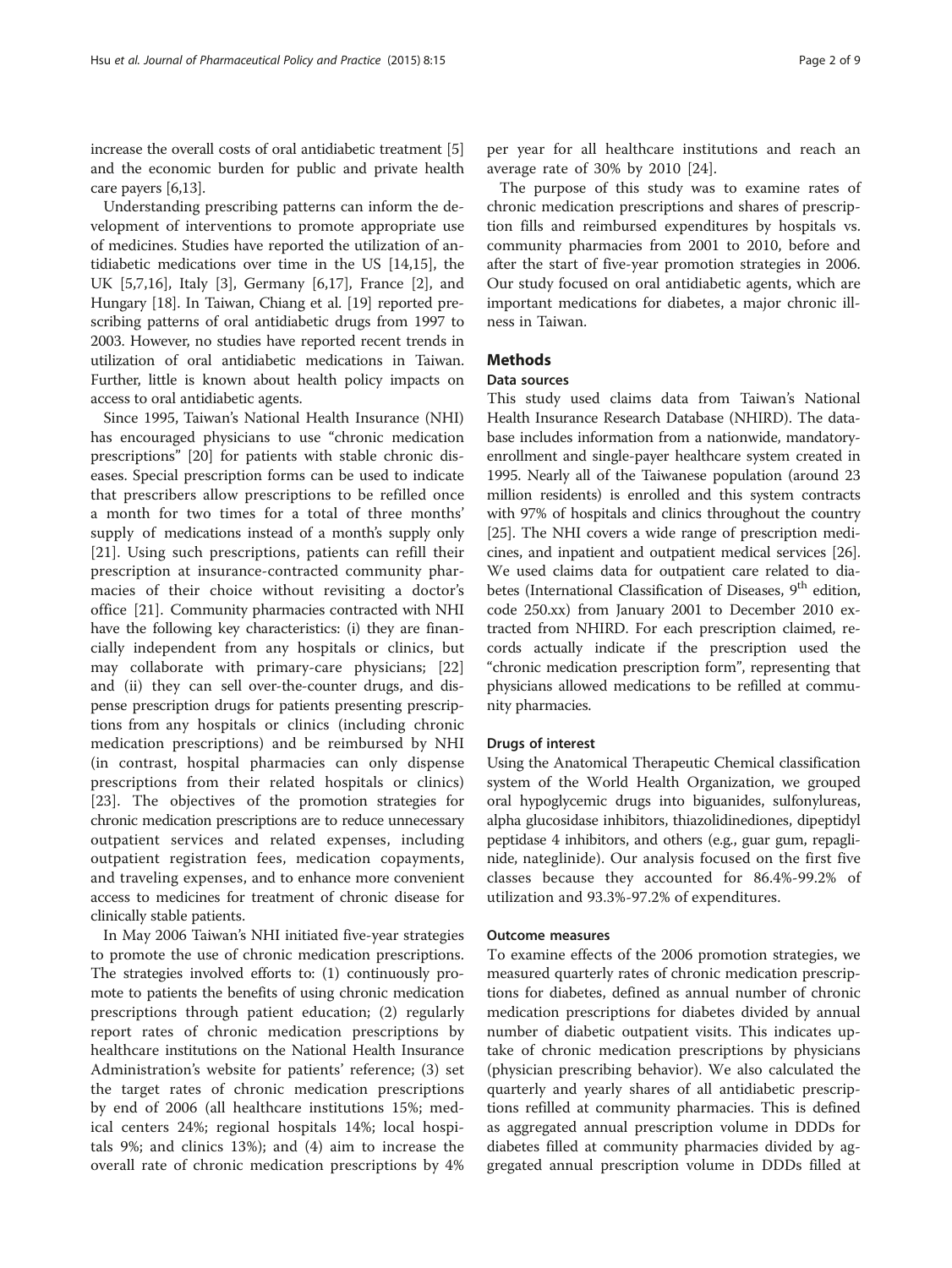both hospital and community pharmacies to indicate patients' use of community pharmacies over time (patient dispensing/refilling behavior). Similarly we calculated shares of reimbursed expenditures for antidiabetic prescriptions accounted by community pharmacies (aggregated annual reimbursed expenditures accounted by community pharmacies divided by aggregated annual reimbursed expenditures accounted by both hospital and community pharmacies). We calculated the above measures for both overall and each class of antidiabetic agents.

To provide the context of utilization patterns of antidiabetic medications in Taiwan, we calculated quarterly and yearly prescription volume per patient and governmentreimbursed costs per patient. Annual prescription volume per patient was defined as aggregated annual prescription volume in daily defined doses (DDDs) divided by annual number of diabetic patients. Similarly, annual governmentreimbursed costs per patient was defined as aggregated annual expenditure of prescriptions for oral antidiabetic drugs divided by annual number of diabetic patients. We calculated these for each class of antidiabetic agents and for all oral antidiabetic drugs.

#### Statistical analysis

We used the interrupted time series design [\[27](#page-8-0)], a strong quasi-experimental method, to examine impacts of the 2006 promotion strategies on rates of chronic medication prescriptions, proportion of prescriptions refilled at community pharmacies, and proportion of expenditures accounted by community pharmacies. We used segmented linear regression models to estimate post–policy changes in both the level and trend of these study outcomes [[28-31\]](#page-8-0). Using baseline trends, we projected rates over time with the assumption that the baseline trend reflected what would have happened without the implementation of the promotion strategies. The basic model included terms to estimate the baseline level for each outcome (intercept), baseline trend (slope), changes in the level immediately after policy implementation, and changes in trend after the policy [[27,32](#page-8-0)]. Our models controlled for autocorrelation [\[33\]](#page-8-0). To identify the most parsimonious models, we used backward elimination and excluded non-significant terms ( $P > 0.05$ ). To summarize results in a single metric, we estimated absolute and relative changes (with 95% confidence intervals, CI) [\[34\]](#page-8-0) in outcomes at both 1 year and 3 years following the 2006 promotion strategies compared to projected rates. All analyses were carried out with SAS software, Version 9.3 (SAS Institute, Cary, NC).

# Results

#### Utilization of oral antidiabetic medications over time

During the 10-year study period, the estimated number of patients with type 2 diabetes in Taiwan increased from 527,045 in 2001 to 1,025,646 in 2010, an average rate of 10.5% increase per year, while the Taiwanese population increased from 22.4 million in 2001 to 23.0 million in 2010, an average annual rate of 0.3% [\[35\]](#page-8-0).

The volume of oral antidiabetic drugs prescribed increased from 585.9 DDDs per patient per year in 2001 to 650.5 DDDs per patient per year in 2004, but decreased slightly after 2007 to 635.6 DDDs per patient per year in 2010. Similarly, expenditures on oral antidiabetic drugs increased from US\$162.8 per patient per year in 2001 to US\$241.64 per patient per year in 2004, then slightly decreased after 2006 to US\$195.34 per patient per year in 2010 (see Table [1](#page-3-0)).

By drug class, sulfonylureas and biguanides, which are generally recommended as first-line therapies, dominated the Taiwan market for diabetic management over the last decade. The use of biguanides remained steady (averaging 136.6 DDDs per patient per year during the period 2003 to 2010). However, sulfonylureas gradually decreased from 458.5 DDDs per patient per year in 2003 to 325.4 DDDs per patient per year in 2010, while use of newer classes of antidiabetic medications (alpha-glucosidase inhibitors, thiazolidinediones, dipeptidyl peptidase 4 inhibitors) increased. Figure [1](#page-3-0) shows the volumes of oral antidiabetic drugs refilled by hospital and community pharmacies over time separately. The volume refilled by community pharmacies increased steadily for each class of medications during this period.

### Effects of strategies on rates of chronic medication prescriptions

Table [2](#page-4-0) presents the rate of chronic medication prescriptions, share of prescriptions refilled at community pharmacies, and share of reimbursed expenditures accounted by community pharmacies annually over time. During 2001-2010, the overall rate of chronic medication prescriptions (3.54%-26.24%), the share of prescriptions refilled at community pharmacies (3.67%-31.30%), and the share of reimbursed diabetes medication expenditures accounted by community pharmacies (3.36%-32.35%) increased steadily at an average rate of around 3% per year. Classes of medications showed similar growth rates for share of prescriptions refilled at community pharmacies and share of reimbursed expenditures accounted by community pharmacies during the study period. Examining share of prescriptions refilled at community pharmacies and share of reimbursed expenditures accounted by community pharmacies revealed similar findings.

Table [3](#page-5-0) details parameter estimates from segmented regression models of changes in outcomes following the promotion strategies. Figure [2](#page-6-0) shows the changes in rate of chronic medication prescriptions and the share of prescriptions refilled at community pharmacies over time.

The rate of chronic medication prescriptions gradually rose from 3% in the first quarter of 2001 to 19% in the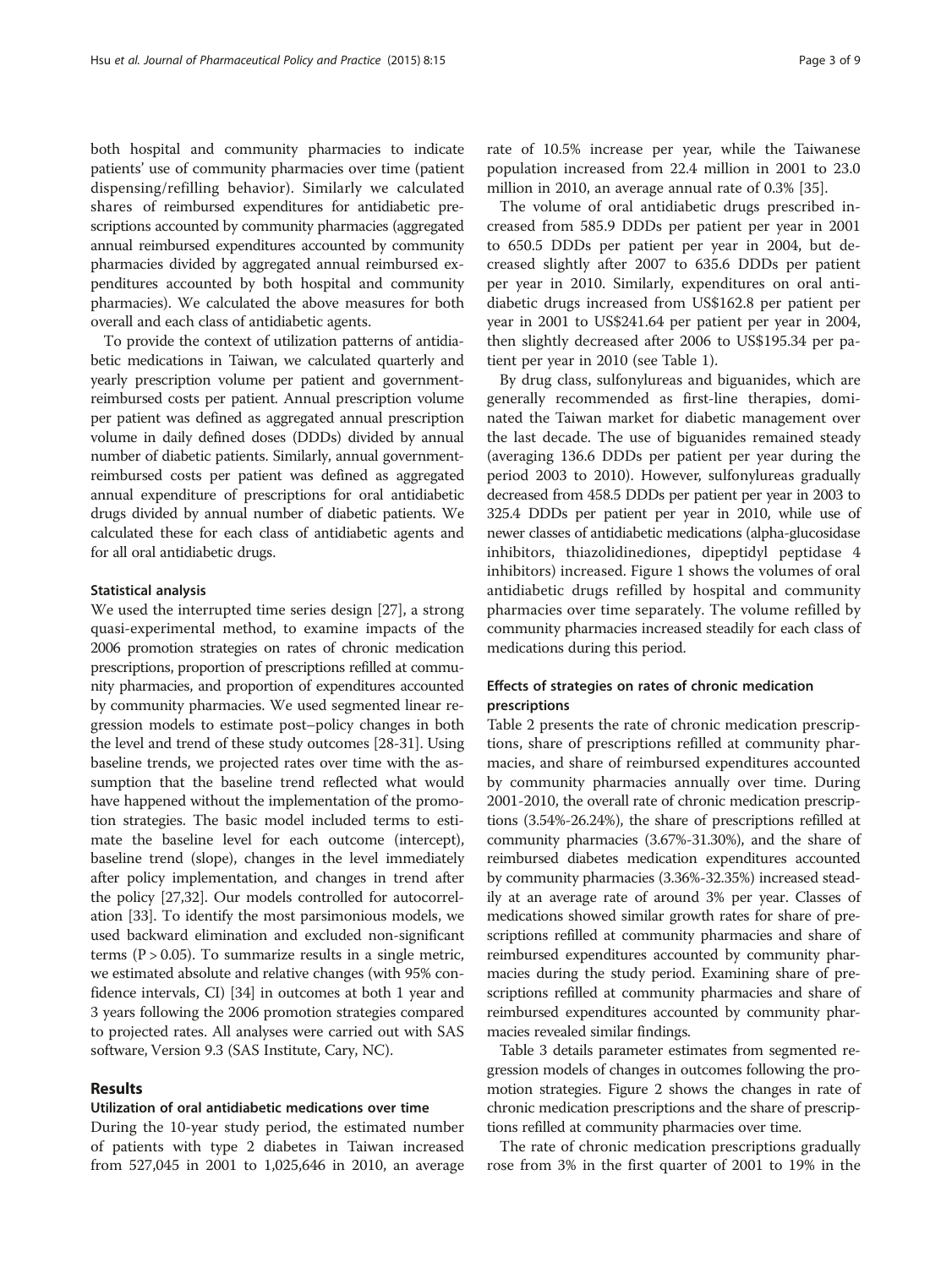<span id="page-3-0"></span>Table 1 Population trends in use of oral antidiabetic drugs

|                                          | 2001    | 2002    | 2003    | 2004    | 2005    | 2006    | 2007    | 2008    | 2009    | 2010      |
|------------------------------------------|---------|---------|---------|---------|---------|---------|---------|---------|---------|-----------|
| Overall                                  |         |         |         |         |         |         |         |         |         |           |
| Patient Number                           | 527.045 | 579.017 | 624,540 | 689.423 | 736,743 | 784.132 | 843.334 | 903,947 | 969,161 | 1,025,646 |
| Volume/patient (DDDs)                    | 585.94  | 613.85  | 640.25  | 650.54  | 652.36  | 651.68  | 653.71  | 637.1   | 630.16  | 635.59    |
| Expenditure/patient $(US\xi)_{\rm d}$    | 162.80  | 199.99  | 219.48  | 241.64  | 233.55  | 232.84  | 216.31  | 207.33  | 205.63  | 195.34    |
| Subgroups by class                       |         |         |         |         |         |         |         |         |         |           |
| Volume/patient (DDDs)                    |         |         |         |         |         |         |         |         |         |           |
| Biguanides                               | 125.11  | 127.77  | 129.51  | 133.68  | 137.99  | 141.71  | 144.18  | 144.81  | 143.07  | 138.19    |
| Sulfonylureas                            | 449.33  | 453.46  | 458.54  | 444.33  | 421.16  | 410.44  | 399.74  | 379.16  | 354.72  | 325.44    |
| Alpha-glucosidase inhibitors             | 3.64    | 5.97    | 10.72   | 13.81   | 14.67   | 16.13   | 18.04   | 19.35   | 19.34   | 19.21     |
| Thiazolidinediones                       | 3.23    | 16.04   | 27.48   | 34.15   | 31.15   | 32.64   | 36.64   | 37.44   | 36.66   | 38.4      |
| Dipeptidyl peptidase-4 inhibitors        | $N/A_h$ | N/A     | N/A     | N/A     | N/A     | N/A     | N/A     | N/A     | 10.17   | 27.40     |
| Others <sub>a</sub>                      | 4.63    | 10.61   | 14.00   | 24.56   | 47.38   | 51.12   | 55.12   | 56.35   | 66.21   | 85.93     |
| Expenditure/patient (US\$) <sub>d.</sub> |         |         |         |         |         |         |         |         |         |           |
| Biguanides                               | 51.20   | 51.67   | 46.46   | 46.73   | 46.99   | 44.42   | 34.65   | 32.88   | 32.47   | 28.97     |
| Sulfonylureas                            | 94.38   | 98.10   | 95.10   | 98.36   | 96.40   | 94.07   | 85.00   | 81.35   | 74.84   | 59.13     |
| Alpha-glucosidase inhibitors             | 4.94    | 7.41    | 12.46   | 15.81   | 16.52   | 17.87   | 18.54   | 18.45   | 17.39   | 15.06     |
| Thiazolidinediones                       | 7.70    | 33.85   | 53.87   | 66.64   | 60.65   | 62.64   | 64.40   | 60.83   | 55.67   | 48.42     |
| Dipeptidyl peptidase-4 inhibitors        | N/A     | N/A     | N/A     | N/A     | N/A     | N/A     | N/A     | N/A     | 11.68   | 31.13     |
| Others <sub>a.</sub>                     | 4.59    | 8.97    | 11.59   | 14.10   | 12.99   | 13.84   | 13.72   | 13.80   | 13.58   | 12.63     |

a. Others: guar gum, repaglinide, nateglinide, exenatide, liraglutide, mitiglinide.

 $b. N/A = not applicable.$ 

c. Volume/patients (DDDs) = aggregated annual volume (DDDs) of prescription/annual number of diabetic patient.

d. Expenditure/patient (US\$) = aggregated annual expenditure (US\$) of prescription/annual number of diabetic patient.

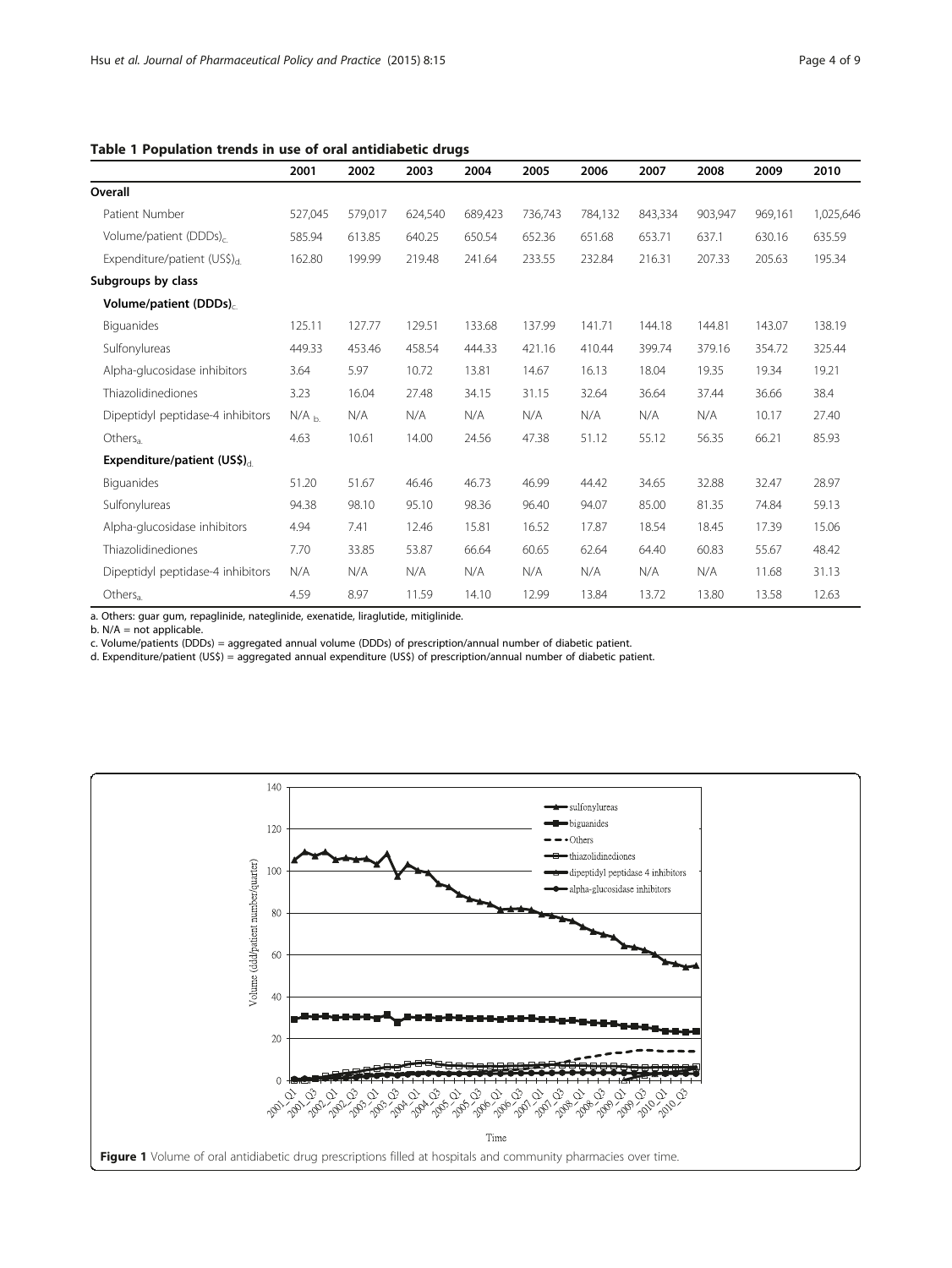<span id="page-4-0"></span>Table 2 Rates of chronic medication prescriptions<sub>a</sub> and prescriptions filled at community pharmacies over time

|                                                                                | 2001          | 2002                    | 2003              | 2004         | 2005   | 2006   | 2007                        | 2008   | 2009                               | 2010   |
|--------------------------------------------------------------------------------|---------------|-------------------------|-------------------|--------------|--------|--------|-----------------------------|--------|------------------------------------|--------|
| Overall                                                                        |               |                         |                   |              |        |        |                             |        |                                    |        |
| Rate of chronic medication prescriptions for diabetes (%) <sub>d</sub>         |               | 3.54% 5.65%             |                   | 9.40% 12.84% | 15.77% |        | 19.94% 23.13% 25.29%        |        | 26.55% 26.24%                      |        |
| Share of prescriptions filled at community pharmacies (%).                     | 3.67%         |                         | 5.52% 8.38%       | 10.40%       | 14.20% |        | 16.68% 19.37%               | 23.46% | 28.14% 31.30%                      |        |
| Share of reimbursed expenditures accounted by community<br>pharmacies $(\%)_f$ |               | 3.36% 4.97% 7.11% 9.30% |                   |              |        |        | 13.71% 16.23% 19.51% 24.48% |        | 29.22% 32.35%                      |        |
| Subgroups by class                                                             |               |                         |                   |              |        |        |                             |        |                                    |        |
| Share of prescriptions filled at community pharmacies (%)                      |               |                         |                   |              |        |        |                             |        |                                    |        |
| Biguanides                                                                     | 3.43%         |                         | 5.31% 8.39%       | 10.44%       | 14.12% |        | 16.73% 19.52%               | 23.32% | 28.22% 31.66%                      |        |
| Sulfonylureas                                                                  | 4.01%         | 6.22% 9.59%             |                   | 11.80%       | 15.58% |        | 17.96% 20.17%               | 24.06% | 28.42% 31.29%                      |        |
| Alpha-glucosidase inhibitors                                                   | 0.94%         | 1.98%                   | 3.17%             | 6.14%        | 10.27% | 13.38% | 17.06%                      | 22.02% | 27.48%                             | 30.95% |
| Thiazolidinediones                                                             | 1.21%         | 2.93% 4.66%             |                   | 6.81%        | 11.23% | 13.67% | 18.18%                      | 23.91% | 29.23%                             | 32.00% |
| Dipeptidyl peptidase-4 inhibitors                                              | $N/A_c$ $N/A$ |                         | N/A               | N/A          | N/A    | N/A    | N/A                         | N/A    | 24.89% 30.32%                      |        |
| Others <sub>b</sub>                                                            | 1.30%         | 1.51% 3.40%             |                   | 5.30%        | 8.87%  |        | 11.99% 15.25%               | 20.12% | 25.42% 28.59%                      |        |
| Share of reimbursed expenditures accounted by community pharmacies $(\%)_f$    |               |                         |                   |              |        |        |                             |        |                                    |        |
| Biguanides                                                                     | 3.23%         |                         | 5.07% 7.71%       | 9.98%        | 13.91% |        | 16.92% 20.47% 24.77%        |        | 29.51% 32.91%                      |        |
| Sulfonylureas                                                                  | 3.85%         | 6.24% 9.49%             |                   | 12.06%       | 16.61% |        | 18.85% 21.13%               | 25.26% | 29.73%                             | 32.80% |
| Alpha-glucosidase inhibitors                                                   | 0.75%         |                         | 1.67% 2.78% 5.46% |              | 9.47%  |        |                             |        | 12.72% 16.47% 21.77% 27.63% 31.36% |        |
| Thiazolidinediones                                                             | 1.12%         | 2.93%                   | 4.29%             | 6.56%        | 11.18% | 13.76% | 18.62%                      | 24.88% | 30.28%                             | 33.23% |
| Dipeptidyl peptidase-4 inhibitors                                              | N/A           | N/A                     | N/A               | N/A          | N/A    | N/A    | N/A                         | N/A    | 25.81%                             | 31.13% |
| Others <sub>h</sub>                                                            | 1.28%         | 1.38%                   | 2.99%             | 5.11%        | 8.71%  | 11.88% | 15.38%                      | 20.97% | 26.41% 29.80%                      |        |

a. Chronic medication prescriptions allow prescriptions to be refilled once a month for two times for a total of three months' supply of medications, without repeat visits to a doctor's office.

b. Others: guar gum, repaglinide, nateglinide, exenatide, liraglutide, mitiglinide.

c.  $N/A$  = not applicable.

d. Rate of chronic medication prescriptions for diabetes = annual number of chronic medication prescriptions for diabetes/annual number of diabetic outpatient visits.

e. Share of prescriptions filled at community pharmacies = aggregated annual volume (DDDs) of prescription filled at community pharmacies/aggregated annual volume (DDDs) of prescription filled at both hospital and community pharmacies.

f. Share of reimbursed expenditures accounted by community pharmacies = aggregated annual reimbursed expenditures accounted by community pharmacies/ aggregated annual reimbursed expenditures accounted by both hospital and community pharmacies.

second quarter of 2006. After the promotion strategies were implemented in the third quarter of 2006, there was a small increase in level (3.12%, 95% CI:  $1.19\% \sim 5.05\%$ ) but a small reduction in trend (-0.46%) per quarter, 95% CI: -0.63% ~ 0.29%). Compared to expected rates, these represented an increase of 6.08% (95% CI: -3.62% ~ 15.78%) at 1 year post-policy but a reduction of 8.65% (95% CI: -17.35% ~ 0.05%) at 3 years post-policy.

The rate of prescriptions filled at community pharmacies gradually grew from 4% in the first quarter of 2001 to 16% in the second quarter of 2006. After the promotion strategies, there was a small increase in trend (0.24% per quarter, 95% CI: 0.05% ~ 0.43%), leading to statistically significant increases of 5.49% (95% CI:  $0.79\% \sim 10.19\%$ ) at 1 year post-policy and 12.82% (95%) CI:  $1.66\% \sim 23.98\%$ ) at 3 years post-policy compared to expected rates.

Following the promotion strategies, reimbursed expenditures accounted by community pharmacies were 6.80% (95% CI: -0.45% ~ 14.05%) higher at 1 year postpolicy compared to expected rates, and 15.83% (95% CI:  $-1.35\% \sim 33.02\%$  higher than expected at 3 years post-policy.

# **Discussion**

This study examined the long-term effects of a policy change in Taiwan to reduce costs and enhance management of chronic diseases – the 2006 strategies to promote chronic medication prescriptions – on physician's prescribing behavior (rate of chronic medication prescriptions) and patient's prescription refill behavior (share of prescription refills at hospital pharmacies vs. community pharmacies) for diabetes.

Between 2001 and 2010, the number of physician encounters with patients treated for diabetes in Taiwan increased almost two-fold, possibly reflecting better access to care and better diagnosis of diabetes over time. The annual volumes and expenditures of antidiabetic medications per capita were relatively stable during this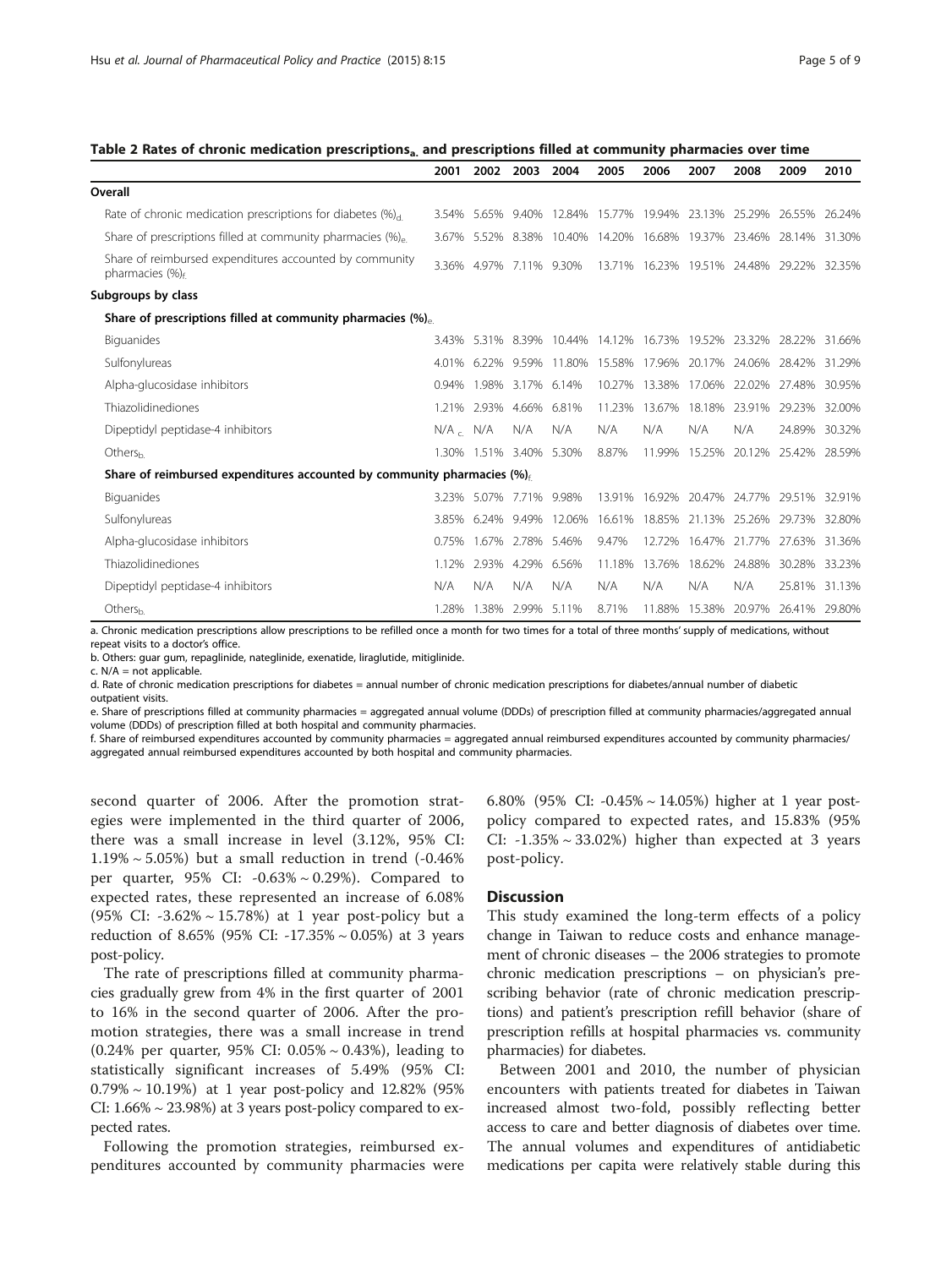<span id="page-5-0"></span>Table 3 Estimated changes (with 95% confidence interval<sub>a.</sub>) in use of oral antidiabetic products following the 2006 five-year chronic medication prescriptions promotion strategy

|                                                                                     | Intercept | <b>Baseline trend</b>       | Level change               | Trend change                      | Absolute change<br>(1 year later) | Relative change<br>(1 year later) | Absolute change<br>(3 years later) | Relative change<br>(3 years later) |
|-------------------------------------------------------------------------------------|-----------|-----------------------------|----------------------------|-----------------------------------|-----------------------------------|-----------------------------------|------------------------------------|------------------------------------|
| Rate of chronic medication<br>prescriptions for diabetes $_{b}$                     | 0.0100    | 0.0080<br>(0.00069, 0.0091) | 0.0312<br>(0.0119, 0.0505) | $-0.0046$<br>$(-0.0063, -0.0029)$ | 1.28% (-0.68%, 3.24%)             | 6.08%<br>$(-3.62\%, 15.78\%)$     | $-2.38%$<br>$(-4.98\%, 0.22\%)$    | -8.65%<br>(-17.35%, 0.05%)         |
| Share of prescriptions filled<br>at community pharmacies                            | 0.0200    | 0.0063<br>(0.0053, 0.0073)  |                            | 0.0024<br>(0.0005, 0.0043)        | 0.97% (0.22%, 1.73%)              | 5.49%<br>$(0.79\%, 10.19\%)$      | 2.92%<br>$(0.66\%, 5.19\%)$        | 12.82%<br>$(1.66\%, 23.98\%)$      |
| Share of reimbursed<br>expenditures accounted<br>by community pharmacies $_{\rm d}$ | 0.0173    | 0.0063<br>(0.0047, 0.0079)  |                            | 0.002965<br>(0.0002, 0.0057)      | 1.19% (0.08%, 2.30%)              | 6.80%<br>$(-0.45\%, 14.05\%)$     | 3.56%<br>$(0.23\%, 6.89\%)$        | 15.83%<br>(-1.35%, 33.02%)         |

a. 95% CI = estimate  $+/-$  (1.96\*se); All terms  $p < 0.05$  retained in models.

b. Rate of chronic medication prescriptions for diabetes = annual number of chronic medication prescriptions for diabetes/annual number of diabetic outpatient visits.

c. Share of prescriptions filled at community pharmacies = aggregated annual volume (DDDs) of prescription filled at community pharmacies/aggregated annual volume (DDDs) of prescription filled at both hospital and community pharmacies.

d. Share of reimbursed expenditures accounted by community pharmacies = aggregated annual reimbursed expenditures accounted by community pharmacies/aggregated annual reimbursed expenditures accounted by both hospital and community pharmacies.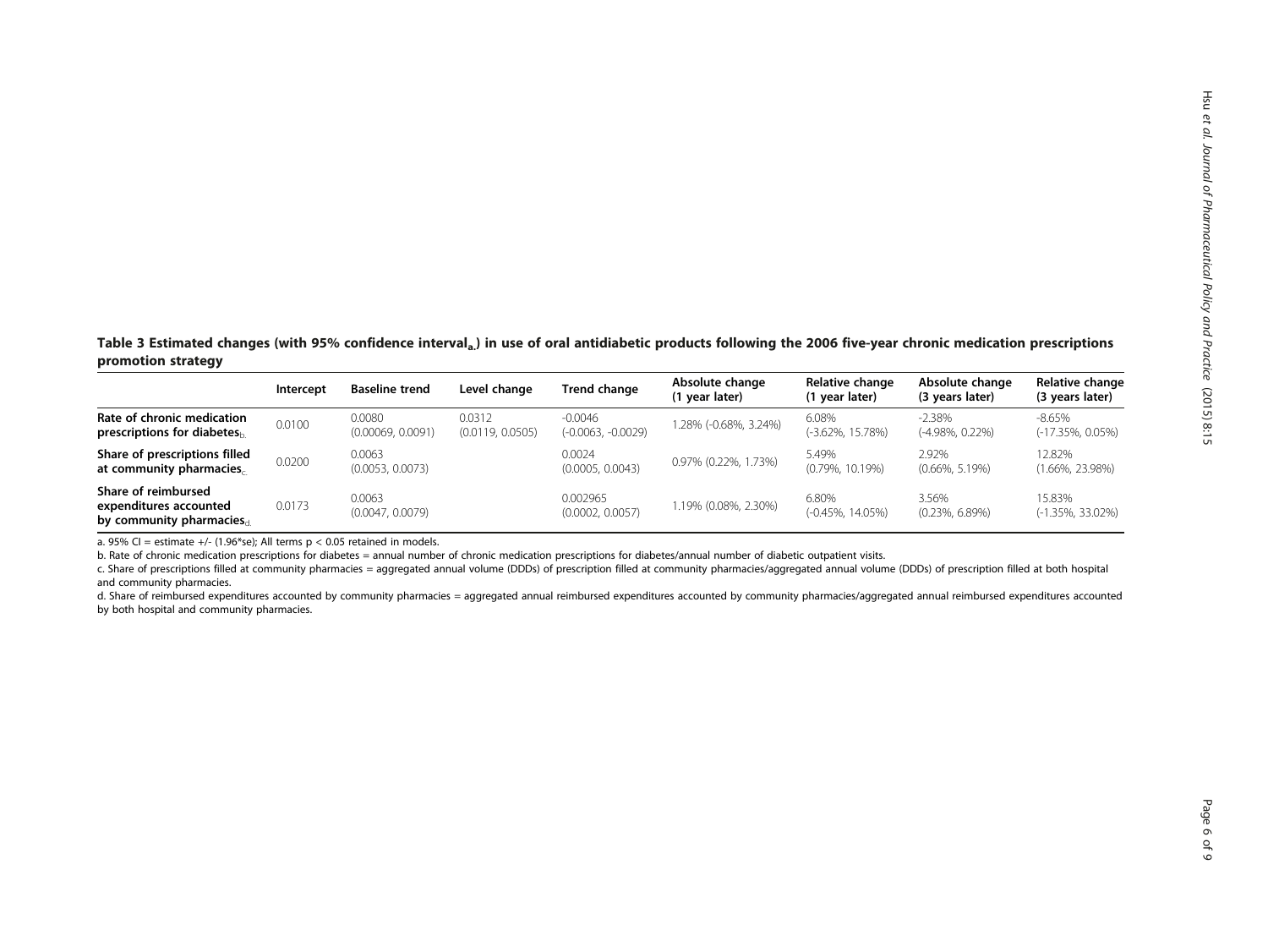<span id="page-6-0"></span>

period. Our findings of a decline in volume (DDDs) of sulfonylureas and an increase in volume of biguanides in Taiwan are consistent with the majority of existing articles in several countries over similar time periods, including the US [\[14\]](#page-8-0), UK [\[16](#page-8-0)], France [[2\]](#page-7-0), Germany [[6,17](#page-8-0)] and Italy [\[3](#page-7-0)]. The launch of new medications, alphaglucosidase inhibitors and thiazolidinediones, provided physicians and patients more choices for diabetes management. Trends in use of oral antidiabetic medications from 2001 to 2010 may be influenced by several interventions and events. Examples include the launch of new medications, new guidelines, patent expires, introduction of generic products, and changes in reimbursementrelated policies [\[30\]](#page-8-0).

Our findings indicate that the rate of chronic medication prescriptions for diabetes rose steadily between 2001 and 2010. Since 1995, the Taiwan's National Health Insurance Administration has allowed use of chronic medication prescription forms by doctors for patients whose treatments for their chronic condition have stabilized. Theoretically, increases in uptake of chronic medication prescriptions should benefit both patients and physicians. Patients save time spent traveling to visit physicians and waiting time in offices, and also reduce their financial burdens for fees associated with visits to doctors' offices [[36](#page-8-0)]. Physicians can spend more time with patients whose condition is less stable, and thereby possibly improve quality of care. For the healthcare system, the promotion strategies intended to reduce use of and spending on non-essential medical services. While chronic medication prescriptions may reduce physician visits and thus physician-patient encounters and communications, instead it may enhance communication between pharmacists and patients. Previous studies found a positive association between chronic medication prescriptions and medication access and adherence, and thereby a better control of chronic diseases [[37,38\]](#page-8-0).

Our longitudinal study showed that the rate of chronic medication prescriptions for diabetes did not increase appreciably following the 2006 promotion strategies. In fact, our estimate at 3 years post-policy was a reduction of 8.65%, and overall the rate fell slightly short of the target rate of 30%. This finding may not be surprising because the goal of chronic medication prescriptions was to enhance the convenience of refilling prescriptions by patients with stable disease [\[37](#page-8-0)], and the growth in chronic medication prescriptions was likely to slow down at some point after reaching the majority of patients with stable diabetes. Another possible explanation might be that the rate of chronic medication prescriptions has already reached the annual target rates; thus there was no need to prescribe using chronic medication prescription forms. Moreover, chronic medication prescriptions may reduce physician incomes due to foregone visit fees.

Our measures of proportion of prescription refilled at community pharmacies and associated expenditures indicate patient refilling behavior. In contrast to rates of chronic medication prescriptions, the share of prescriptions refilled at community pharmacies not only grew between 2001 and 2006, it increased at a higher rate after the promotion strategies. Patients appear to be increasingly motivated to refill prescriptions at community pharmacies. Possible benefits to patients include convenience, reduced cost, and more time to consult pharmacists when they fill a prescription at community pharmacies, which might result in increased accuracy in taking medicine and decreased occurrence of drug-induced side effects [\[39,40](#page-8-0)]. Given their increasing importance in filling prescriptions,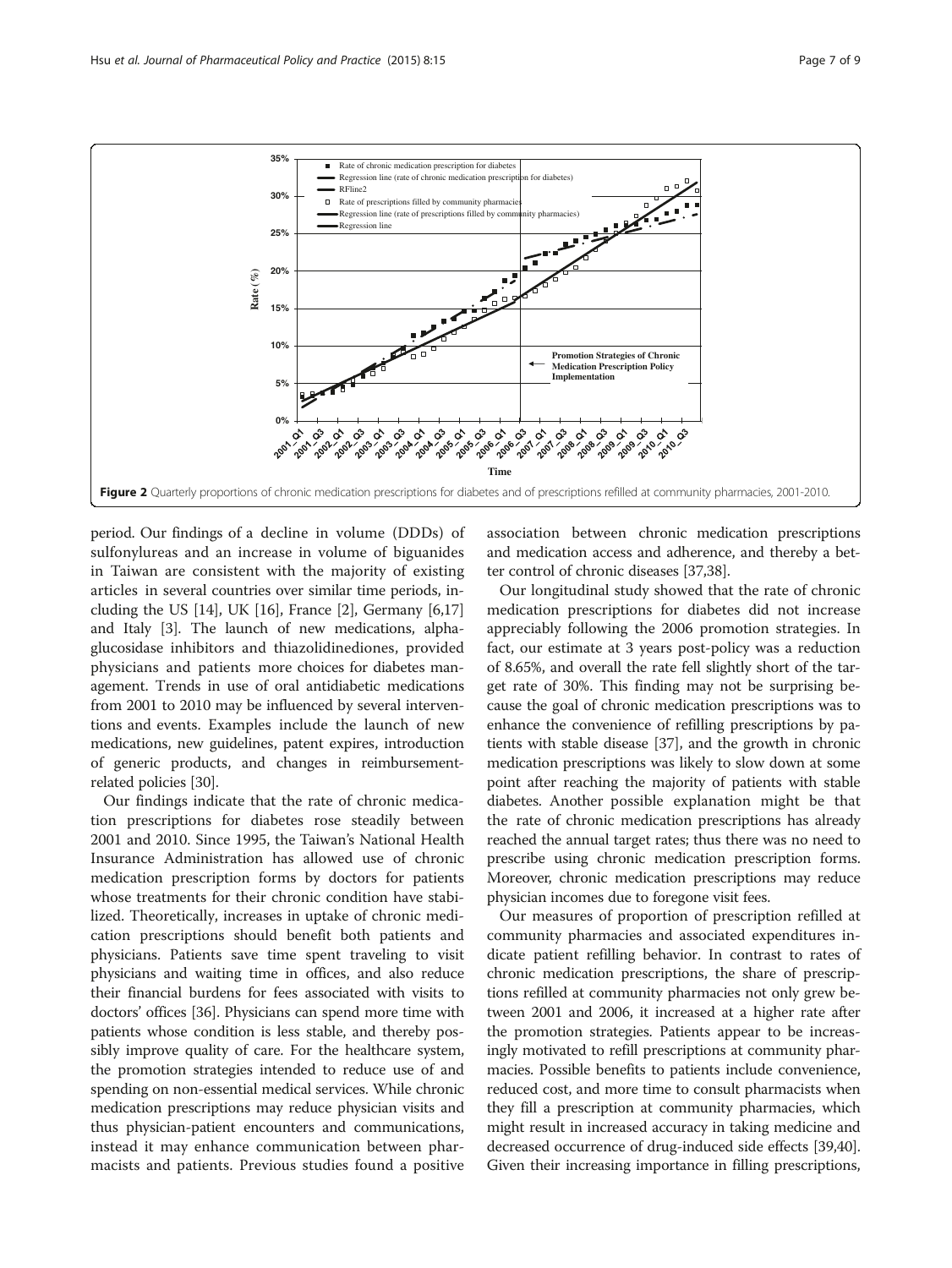<span id="page-7-0"></span>The continually increasing share of reimbursed expenditures accounted by community pharmacies may have economic implications beyond what we examined. For example, community pharmacies have likely gained increased profits by dispensing more prescription medications. In contrast, the policy may have impacted hospital pharmacies' operating income and management strategies due to a reduced number of prescription refills.

Many countries allow multiple times of prescription refills at community pharmacies for patients with chronic illnesses to enhance medication access and adherence, for example, the US and Australia. However, despite allowing multiple months of supply of medications, patient cost-sharing has been a major factor associated with poor medication access and adherence in the US [\[41](#page-8-0)]. Apart from economic pressures, medication related beliefs (e.g., perceived necessity) also influence patients' medication use behavior [[42](#page-8-0)]. In Australia where patient cost-sharing is less of a concern, factors associated with medication non-adherence include perceived treatment inefficacy and unfavorable side effects [\[43\]](#page-8-0). Experiences in other countries suggest that other interventions may need to be combined with chronic medication prescriptions to enhance medication access and adherence in Taiwan.

This study has several limitations. Our interrupted time series design is robust to most threats to internal validity; a possible limitation is a co-intervention (an intervention that occurred at the same time as the 2006 strategies and is related to the outcomes measured). However, our review of policy documents showed no interventions occurred at the same time as the promotion strategies [\[44](#page-8-0)]. Second, our measures using insurance claims data do not necessarily reflect actual drug consumption by patients, similar to other studies using such data sources. Third, we examined only oral antidiabetic medications. Further studies are needed to understand the effects of the 2006 promotion strategies on use of medications for other chronic conditions such as hypertension as well as medication adherence and patient satisfaction with care. Fourth, we did not separately analyze incident versus prevalent diabetes patients. The casemix of such populations may explain the small difference in share of prescriptions filled at community pharmacies between the different drug classes. Finally, we estimated rates of chronic medication prescriptions using insurance claims data rather than using electronic medical records data, thus may have underestimated the true rates (sensitivity); however, our interrupted time series design is able to detect changes in rate, adjusting for previous trends; therefore, the change estimated would be in the

right direction. Notwithstanding these limitations, this study provided valuable insights into changes in physicians' prescribing behavior (uptake of chronic medication prescriptions) and patients' prescription refill behavior (refills at hospitals vs. community pharmacies) for diabetes care following the 2006 strategies to promote chronic medication prescriptions in Taiwan.

#### Conclusion

With its aging population, rapid growth in the prevalence of chronic diseases is a challenge in Taiwan. Continued, affordable, equitable access to medications for patients with stable chronic diseases plays an important role in quality of care and prevention of complications from diabetes. This study examined effects of NHI strategies, implemented in 2006 for five years, to enhance access to medications for chronic diseases. We focused on medications for diabetes, a major chronic condition in Taiwan. While rate of chronic medication prescriptions was not significantly affected by the 2006 promotion strategies, shares of prescriptions refilled at community pharmacies and reimbursed expenditures accounted by community pharmacies increased slightly but significantly.

#### Acknowledgements

Dr. Jason C. Hsu conducted part of this work as a research fellow in the Harvard Medical School Fellowship in Pharmaceutical Policy Research. This study utilizes data from the National Health Insurance Research Database in Taiwan, which was provided by the National Health Insurance Administration, the Ministry of Health and Welfare, and managed by the National Health Research Institutes. The interpretation and conclusions contained herein are not those of the National Health Insurance Administration, the Ministry of Health and Welfare, or the National Health Research Institutes.

#### Funding/Support

Dr. Jason C. Hsu was supported by the Taiwan National Science Council Fellowship (Fellowship ID 102-2917-I-564-013). Dr. Ross-Degnan is supported in part by the Health Delivery Systems Center for Diabetes Translational Research (HDS-CDTR) [NIDDK grant 1P30-DK092924].

#### Author details

<sup>1</sup>School of Pharmacy and Institute of Clinical Pharmacy and Pharmaceutical Sciences, National Cheng Kung University, Tainan, Taiwan. <sup>2</sup>Department of Population Medicine, Harvard Medical School and Harvard Pilgrim Health Care Institute, Boston, MA, USA.

#### Received: 25 September 2014 Accepted: 1 April 2015 Published online: 25 April 2015

#### References

- Amos AF, McCarty DJ, Zimmet P. The rising global burden of diabetes and its complications: estimates and projections to the year 2010. Diabet Med. 1997;14 Suppl 5:S1–85.
- 2. Boyc KS, Yurgin N, Lage MJ. Trends in the prescription of antidiabetic medications in France: evidence from primary care physicians. Adv Ther. 2007;24:803–13.
- 3. Mazzaglia G, Yurgin N, Boye KS, et al. Prevalence and antihyperglycemic prescribing trends for patients with type 2 diabetes in Italy: a 4-year retrospective study from national primary care data. Pharmacol Res. 2008;57:358–63.
- 4. Zimmet P, Alberti KG, Shaw J. Global and societal implications of the diabetes epidemic. Nature. 2001;414:782–7.